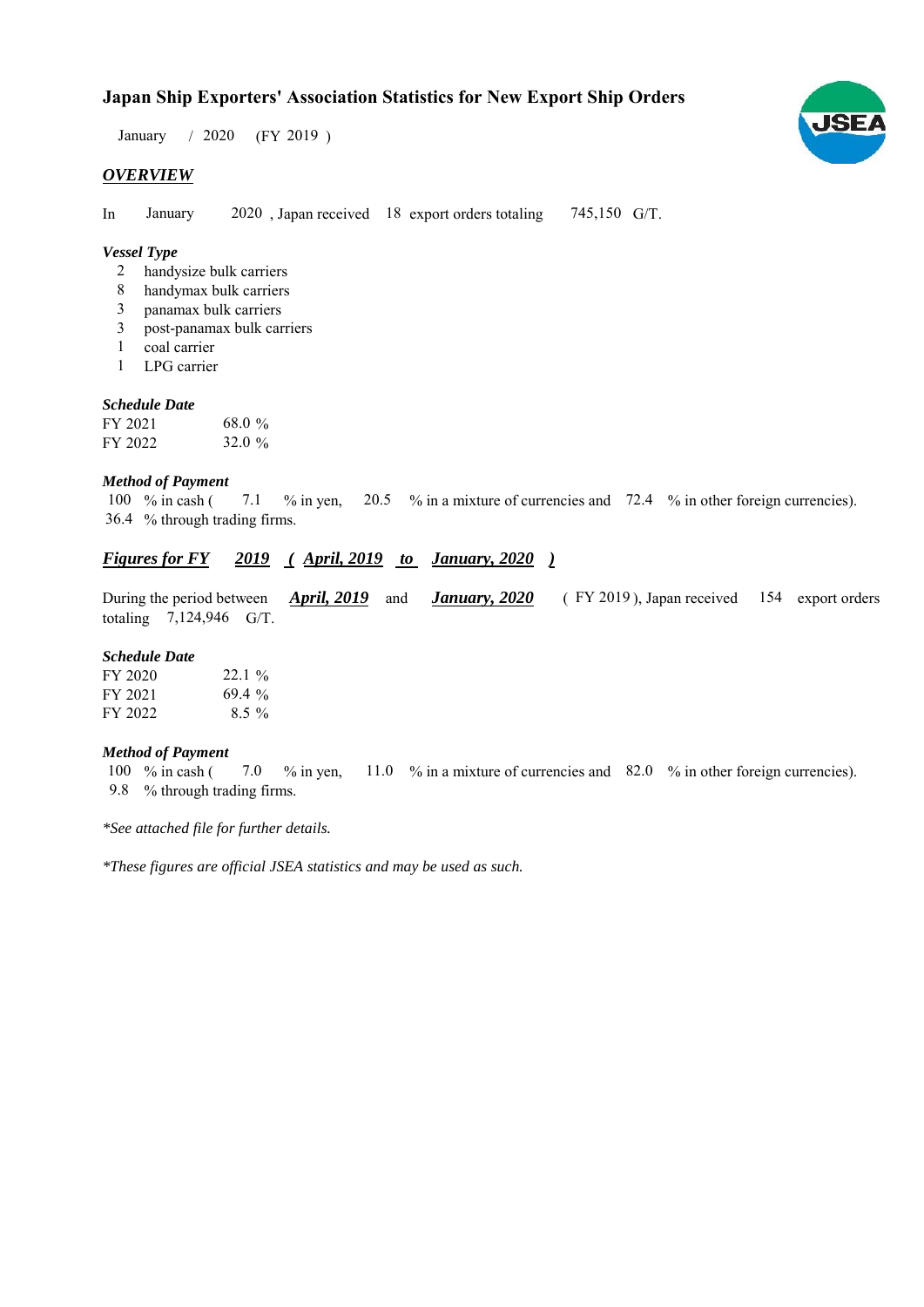## New Export Orders Placed in January 2020 (FY 2019) Based on Fiscal Year

No. G/T No. G/T No. G/T No. G/T No. G/T No. G/T No. G/T No. G/T General Cargos ( 29 1,936,740 | 4 250,040 2 35,300 1 19,150 2 19,980 0 0 9 324,470 15 666,430 Bulk Carriers 150 6,394,050 73 3,202,900 9 496,700 14 661,000 17 837,900 17 695,350 130 5,893,850 158 7,351,900 Tankers | 34| 2,356,137|| 10| 493,526| 3| 303,100| 0| 0| 1| 60,200| 1| 49,800| 15| 906,626|| 18| 1,128,926 Combined Carriers 0 0 0 0 0 0 0 0 0 0 0 0 0 0 0 0 Others | 1 | 1,240|| 0 | 0 | 0 | 0 | 0 | 0 | 0 | 0 | 0 | 0 | 0 | 0 | 0 Total 214 10,688,167 87 3,946,466 14 835,100 15 680,150 20 918,080 18 745,150 154 7,124,946 191 9,147,256 FY 2019 / FY2018 (%) \* 106.9 90.7 97.8 48.1 70.5 110.3 82.9 \*\* 84.8 In CGT | | 4,629,871 | | 1,732,196 | | 327,089 | | 298,268 | | 391,742 | | 348,018 | | 3,917,313 | | 3,916,518 Description Apr 18 to Mar 19 Apr 19 to Sep 19 October 2019 November 2019 December 2019 January 2020 Apr 19 to Jan 20 Jan 19 to Dec 19

*Figures for shipbuilding orders of 500 G/T and over for export as steel vessels placed with JSEA members are covered.*

\*FY 2018/FY2017

\*\*Calendar Year 2019

JSEA (February 2020)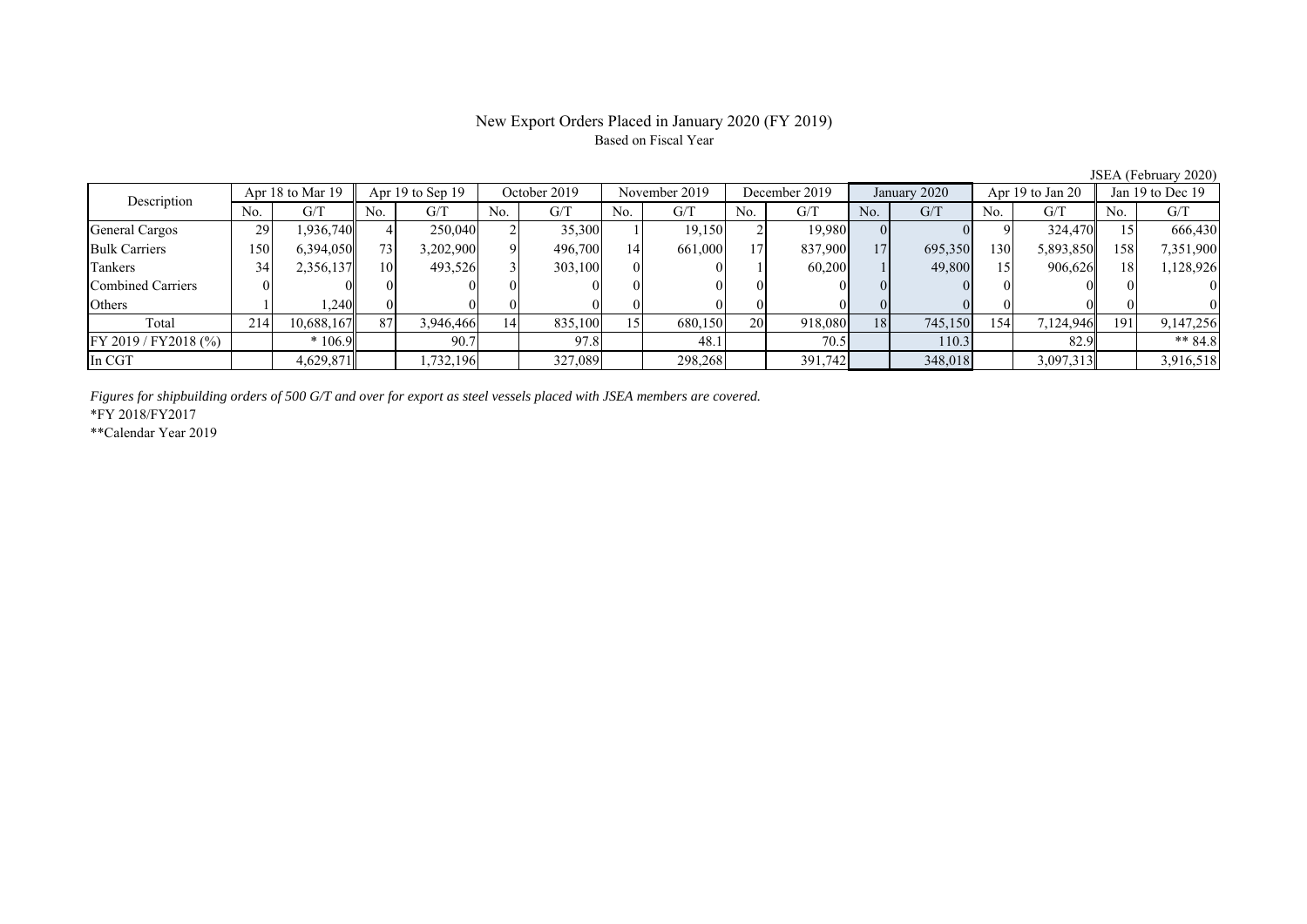## Export Ships Delivered in January 2020 (FY 2019) Based on Fiscal Year

No. G/T No. G/T No. G/T No. G/T No. G/T No. G/T No. G/T No. G/T General Cargos ( 27 2,691,356 12 1,253,982 2 238,346 0 0 0 0 0 1 1 18,658 15 1,510,986 19 1,958,013 Bulk Carriers 116 4,235,101 89 3,510,367 26 1,308,269 16 715,554 7 351,991 27 1,386,147 165 7,272,328 176 7,212,679 Tankers | 68| 4,127,923|| 33| 2,511,542| 5| 444,306| 4| 111,537| 1| 132,000| 6| 375,151| 49| 3,574,536|| 68| 4,499,267 Combined Carriers 0 0 0 0 0 0 0 0 0 0 0 0 0 0 0 0 Others 0 0 0 0 0 0 0 0 0 0 0 0 0 0 0 0 Total 211 11,054,380 134 7,275,891 33 1,990,921 20 827,091 8 483,991 34 1,779,956 229 12,357,850 263 13,669,959 FY 2019 / FY2018 (%) \* 109.7 145.1 188.4 66.4 74.9 226.8 141.3 \*\* 125.2 In CGT | | 5,410,238| | 3,401,974| | 801,225| | 374,899| | 240,156| | 730,323| | 5,548,577|| | 6,362,200 November 2019Description  $\frac{1}{\sqrt{1-\frac{1}{\sqrt{1-\frac{1}{\sqrt{1-\frac{1}{\sqrt{1-\frac{1}{\sqrt{1-\frac{1}{\sqrt{1-\frac{1}{\sqrt{1-\frac{1}{\sqrt{1-\frac{1}{\sqrt{1-\frac{1}{\sqrt{1-\frac{1}{\sqrt{1-\frac{1}{\sqrt{1-\frac{1}{\sqrt{1-\frac{1}{\sqrt{1-\frac{1}{\sqrt{1-\frac{1}{\sqrt{1-\frac{1}{\sqrt{1-\frac{1}{\sqrt{1-\frac{1}{\sqrt{1-\frac{1}{\sqrt{1-\frac{1}{\sqrt{1-\frac{1}{\sqrt{1-\frac{1}{\sqrt{1-\$ Apr 18 to Mar 19 | Apr 19 to Sep 19 | October 2019 | November 2019 | December 2019 | January 2020 | Apr 19 to Jan 20 | Jan 19 to Dec 19

*Deliveries of new shipbuilding orders of 500 G/T and over for export as steel vessels placed with JSEA members are covered.*

\*FY 2018/FY2017

\*\*Calendar Year 2019

JSEA (February 2020)